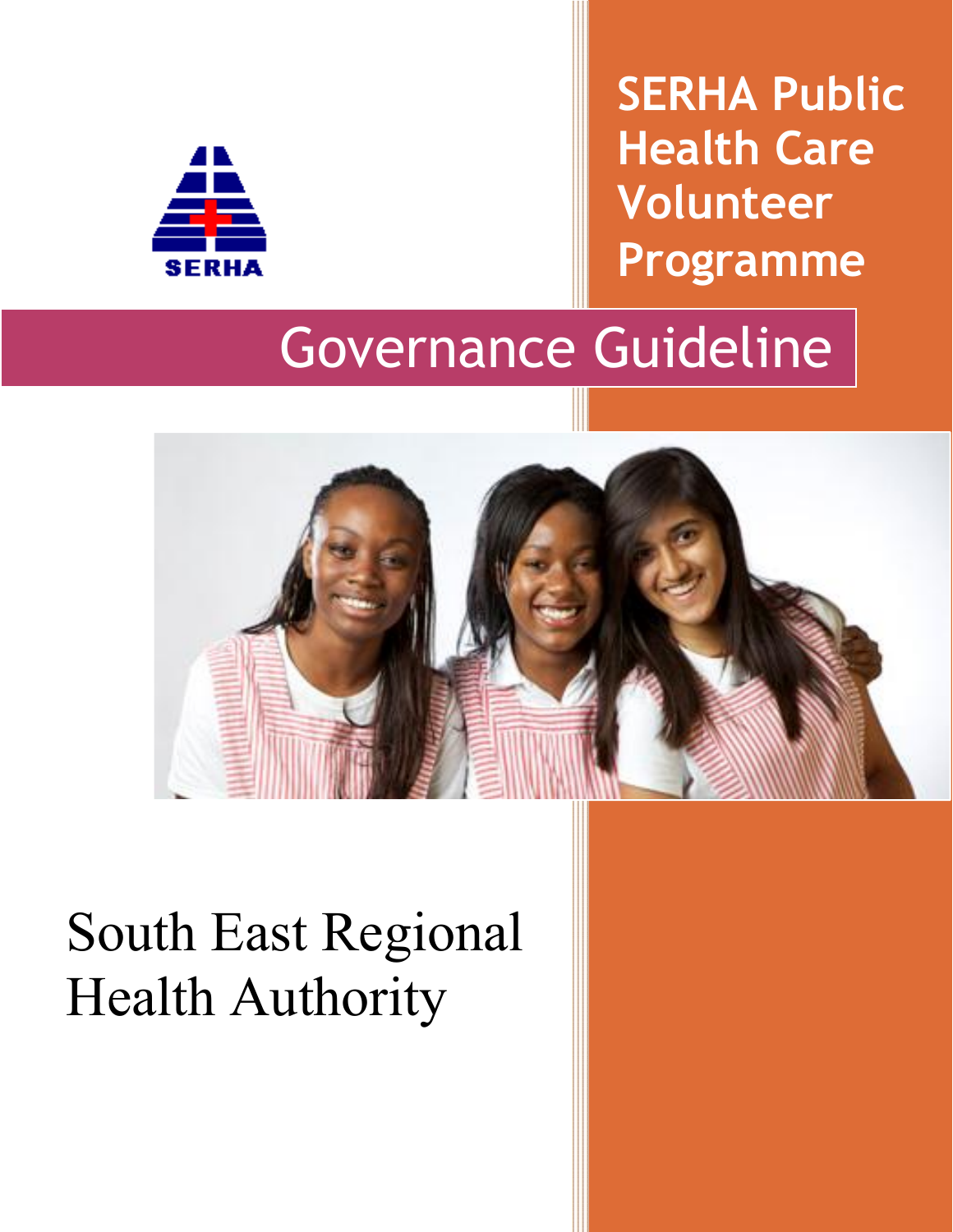# VOLUNTEER GOVERNANCE **GUIDELINES**

# **INTRODUCTION**

The SERHA Public Healthcare Volunteer Programme serves to attract Jamaicans who are driven by a quest for professionalism and the need to contribute to the enhancement and sustainability of an effective healthcare system, while promoting a career path in healthcare services.

The Volunteer Governance Guidelines stipulate the Conditions of Service for Volunteers of SERHA. It comprises provisions from relevant legislations, regulations and policies.

#### **VOLUNTEER COMMITTEE**

- The SERHA Volunteer Committee has responsibility for providing the required management of the programme, within the ambit of MOH guidelines. The Committee's membership is comprised of Senior Managers representing the various stakeholders.
- All applicants must be interviewed by the Volunteer Committee whose purview it is to determine suitability and acceptance to the programme.

#### **SELECTIONS**

 All selections will be made in accordance with criteria stated herein and in conjunction with the edicts of the Volunteer Committee.

#### **ELIGIBILITY**

- Any suitably qualified Jamaican / CARICOM national between the ages of 17 -65 years is eligible for the volunteer programme.
- Volunteers must produce a certified copy of his / her birth certificate.

#### **MEDICAL CERTIFICATION**

 Volunteers serving in SERHA are required to a certificate of medical fitness and valid immunisation records.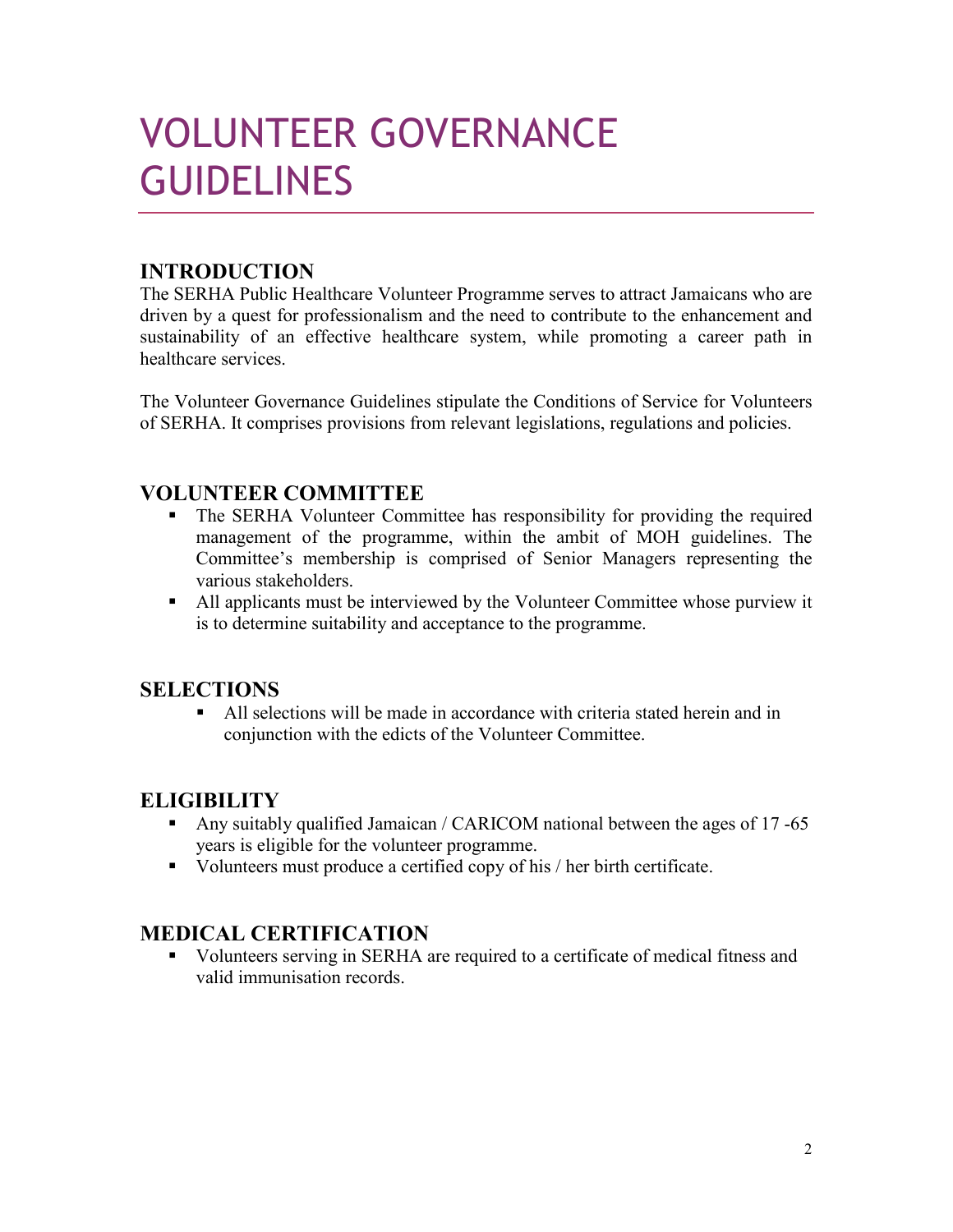#### **REQUIREMENTS**

- Each Volunteer admitted to the programme should possess strong inter-personal skills and interest in the healthcare discipline. In addition, all volunteers will be required to submit the following documents:
	- o Certificate/s supporting the attainment of a minimum of 3 CXC subjects (or equivalent)
	- o Birth Certificate
	- o One passport sized photograph
	- o Police Record
	- o Reference from a Justice of the Peace
	- o Resume and two references
	- o Completed application and Agreement forms
	- o Essay detailing the reason for applying for the programme.

# **ORIENTATION & ADMISSION**

- All Volunteers will be engaged in a two- day orientation session prior to commencing their period of service. This session will include an overview of MOH and SERHA, introductions, general description of service functions, benefits and expectations.
- Volunteers admitted into to the programme will complete the admission process by signing the agreement with the Authority's secrecy and code of conduct contracts.
- Applicants will be admitted to the programme every four months

# **CONFIDENTIALITY**

 All Volunteers will be required to sign the Secrets Act as a pledge against disclosing official matters and client information to the public.

#### **MEDIA RELATIONS**

■ Each institution has designated spokespersons who are the ONLY agents authorised to interact with the media. All responses to public enquires, statements, materials and provisioning of information to the media or external entities is strictly the prerogative of the governing Authorities

#### **CERTIFICATE OF PARTICIPATION**

- Upon completion of the two year programme, all volunteers shall be provided with a certificate of participation
- Accreditation from tertiary and other associated institutions will be awarded where applicable.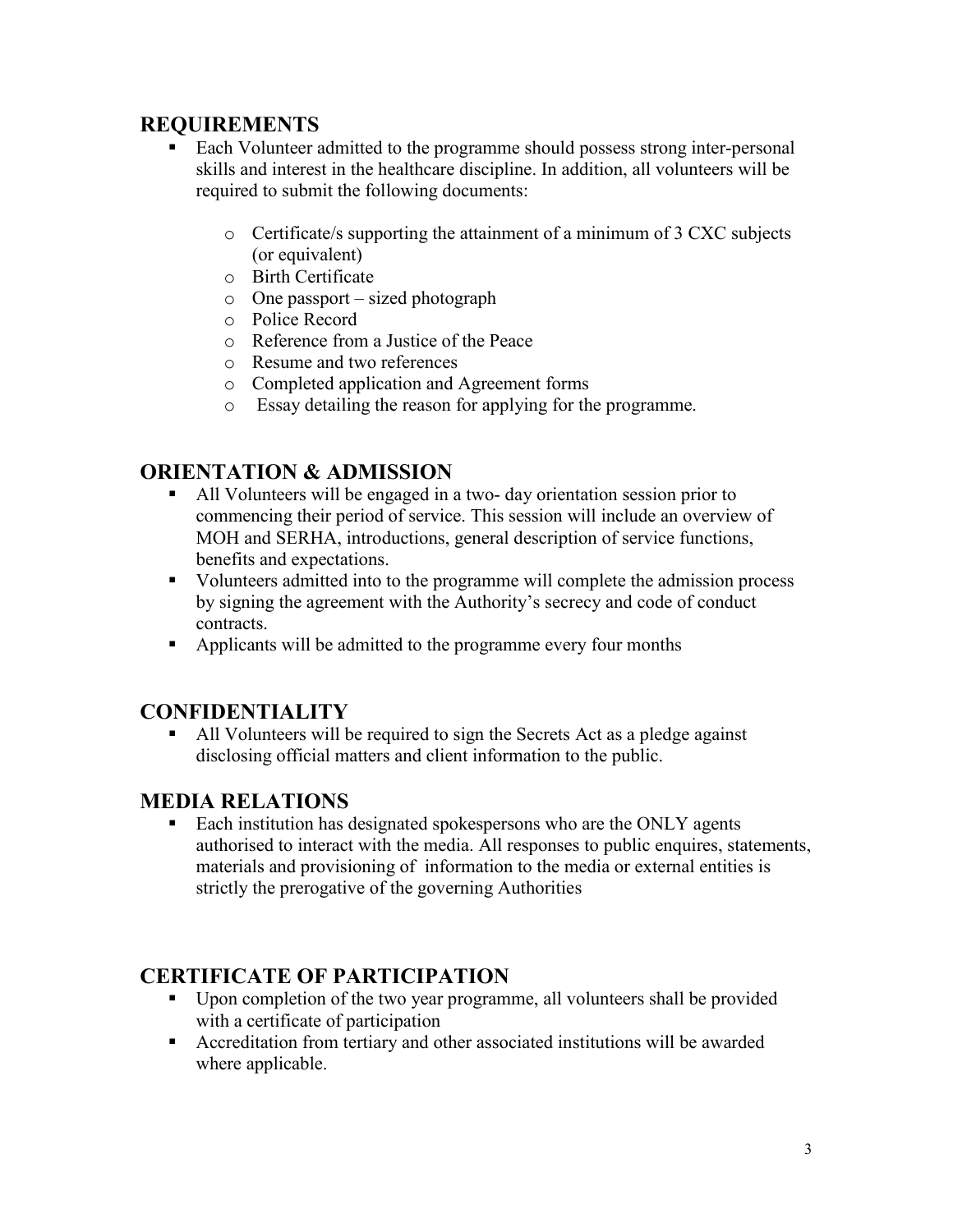#### **HOURS OF SERVICE**

- A minimum of two  $(2)$  hours of service, per day twice per week is required of each volunteer.
- Volunteers are expected to practice professionalism with regard to attendance, punctuality and adherence to schedule assigned.

#### **SERVICE /WORK AREAS**

- Volunteers will be required to serve in multiple departments/areas throughout the duration of the programme
- Assignment shall be determined by the Volunteer Committee based on the following:
	- o Availability of the volunteer
	- o Results of the interview process
	- o Areas of interest indicated by the Volunteer
	- o Health facility's most critical need

#### **DEPLOYMENT**

- Volunteers accepted into the programme will be notified within 4-6 weeks
- Volunteers will be deployed to serve mainly in the following support function areas of our facilities:
	- o Ambulatory Services
	- o Cardiac Centre
	- o Speciality Clinics
	- o Radiology
	- o Human Resources
	- o Information Technology
	- o Community Outreach
	- o Patient registration and admission
	- o Dietary and Linen services
	- o Pastoral Care

# **ROLES & RESPONSILBLITIES**

Volunteers shall support the existing staff compliment in the areas assigned as directed by Management.

- Supporting Officers by disseminating relevant information to patients and visitors
- Providing patients with directional information
- Assisting staff in Customer Service, Telecommunication and Administration
- Assisting in monitoring patient's follow-up appointments and community outreach programmes
- Accompanying patients to various departments
- Assisting Professional staff with *patient care delivery* by providing an extra pair of hands where appropriate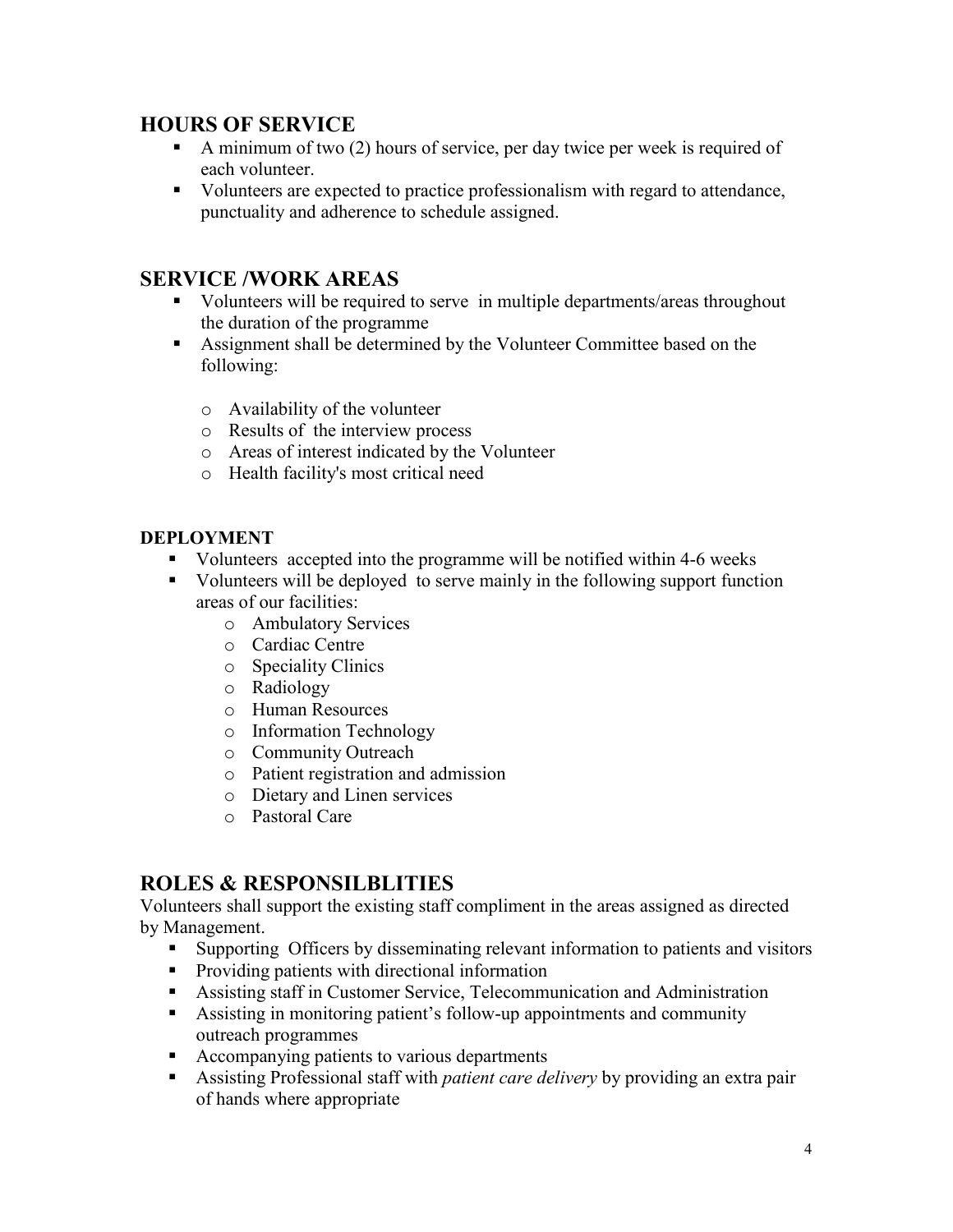#### **BENEFITS**

Participation in the volunteer programme will result in the following benefits:

- Volunteers will receive first-hand insight into the many job opportunities available in the healthcare industry
- Opportunity to learn and serve alongside the best in their profession
- Opportunity to assist both the young and old, and participate in nation building.
- Invaluable training, development and work experience
- Certificate of participation

### **SAFETY**

It is the policy of the SERHA to provide and maintain a safe and healthy work environment for staff, volunteers and clients.

All Volunteers are expected to abide by the Authority's Security, Fire  $\&$  Safety and disaster preparedness guidelines.

# **DRESS CODE**

It is expected that all Volunteers will be appropriately attired and neat in appearance, at all times.

- Volunteers will be provided with a vest, in addition to a volunteer identification card. *Both* items must be worn at all times in the execution of duties.
- Volunteers must pay special attention to personal hygiene.
- Jewellery should be worn with discretion. *No wearing of earrings by men*.
	- o Hair should be well groomed and contained
	- o No jeans, Capri pants or shorts
	- o Tops made of stretch/jersey fabric, are not allowed. In addition, tops that are too low revealing cleavage are also prohibited.
	- o Shirts must be tucked in
	- o Socks must be worn by men at all times
	- o Slippers and sandals are not acceptable

# **CODE OF CONDUCT**

The Public Service is governed by established Statues, Regulations, Orders and Procedures. These have been translated into a list of behaviour expectations deemed to be acceptable for all public officers and others operating within its domain. Violation of the code of conduct will lead to disciplinary action being taken.

- Absence from duty for whatever reason must be communicated to the appropriate authority and where possible, pre-arranged.
- Service Standard Volunteers are expected to treat everyone (Public Officers, clients, other Volunteers, general public) with courtesy, respect, fairness and objectivity.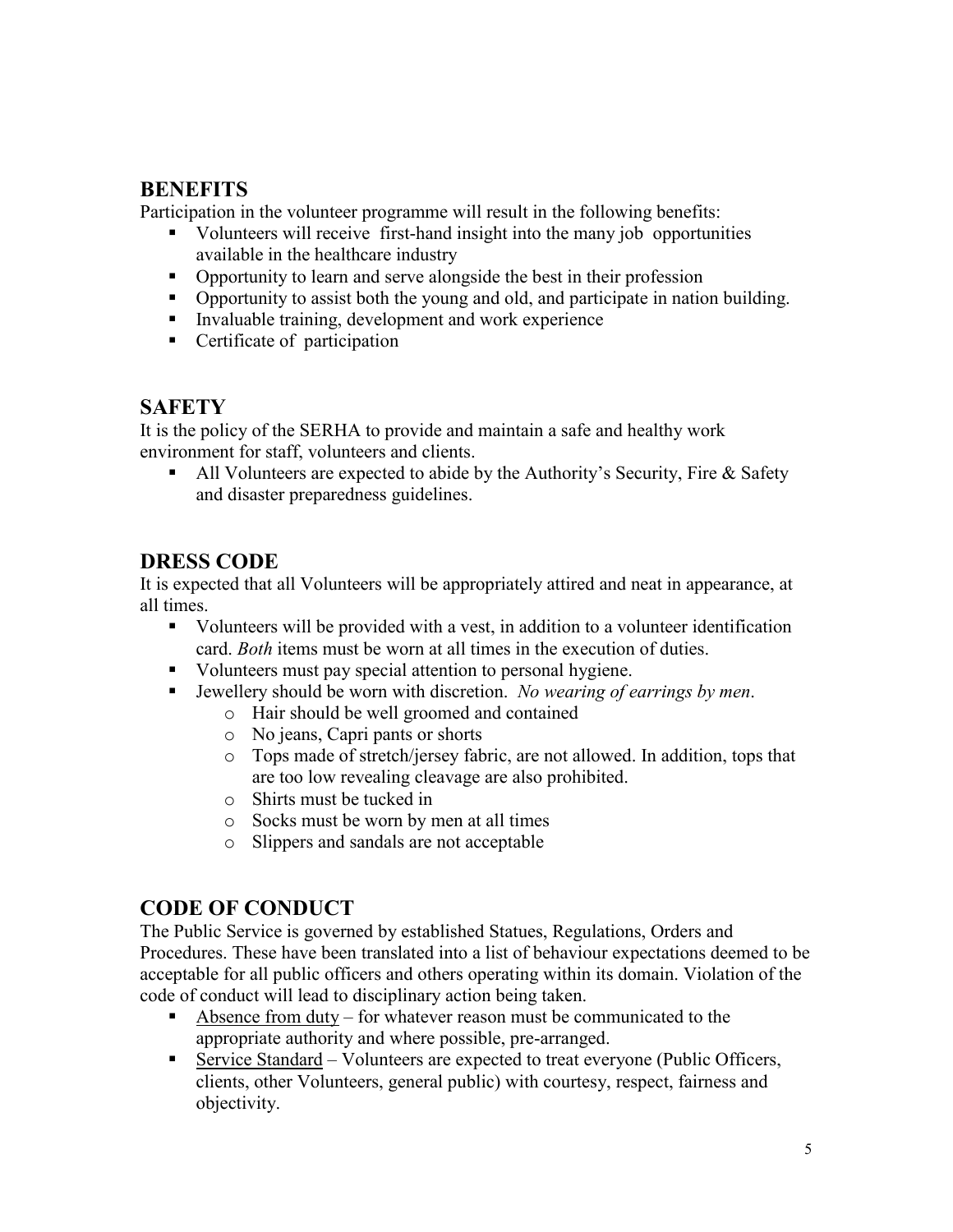- Political Activity Volunteers are expressly prohibited from engaging in any type of partisan political activity while providing their service.
- Gifts and Exchanges Volunteers are forbidden to solicit or accept gifts or gratuities for providing their service or affording/creating any other services.
- Visitors Casual visits from friends or associates are not permitted.
- Property the facility (land, building, equipment, supplies) is the possession of the Government of Jamaica. All staff members and Volunteers are required to exercise due diligence and care in the use of the property. The property must only be used to carry out the functions assigned by the Supervisor.
- Sexual Harassment the SERHA has a zero tolerance for sexual advances (verbal or physical). Such behaviour includes any unwelcomed advances and requests for sexual favours.
- Standard of Behaviour prohibitions:
	- Excessive noise which disturbs others
	- Possession of weapons
	- Smoking (ganja or tobacco products) or use of alcohol, intoxicants or illegal substances
	- Fighting or other forms of physical disturbance
	- Acts of sabotage
	- Abuse , theft or careless use of government property
	- Larceny or theft from others
	- Use of obscene or threatening language
	- Failure to comply with a reasonable instruction from a Supervisor

# **GRIEVANCE PROCEDURE**

Volunteers are encouraged to escalate any issue or condition which has the potential to negatively impact their performance and required standard of service delivery, to their Supervisor.

# **DISCIPLINARY CODE**

The Authority seeks to promote only acceptable behaviour on the job, which promotes mutual respect for each other, while protecting the rights of all concerned. Any breach of the Authority's / Volunteer Governance Guidelines will result in disciplinary action being taken.

- Investigations will be conducted for all cases requiring disciplinary action.
- The severity of the misconduct or breach will drive the action taken, including a warning and counselling, reprimand, suspension and dismissal from the Programme.
- Any act committed by a Volunteer deemed to be criminal or illegal will result in the immediate cessation of duties and dismissal from the Programme.